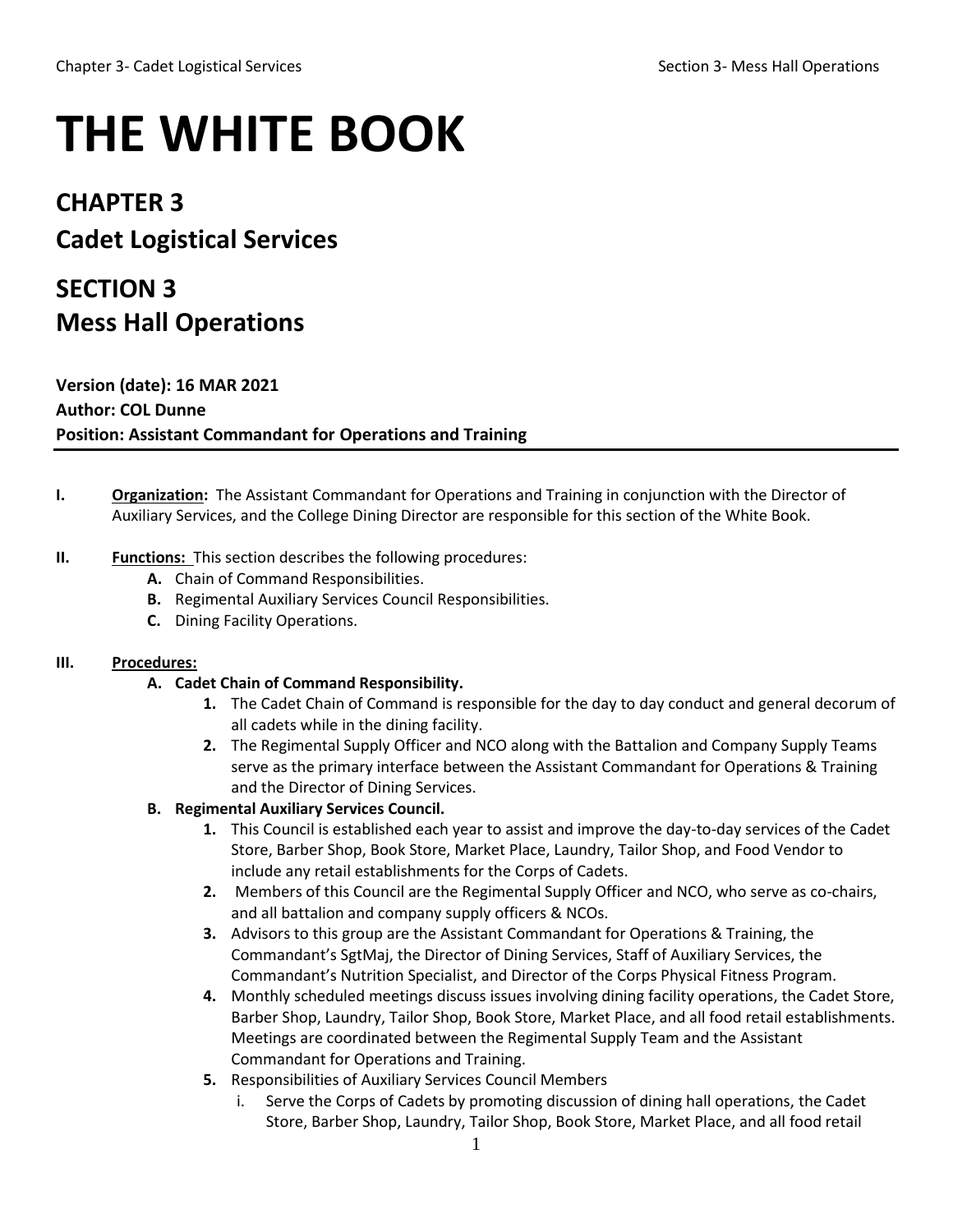establishments. This feedback is brought to monthly meetings and/or presented directly to the group advisors, dining managers, and Cadet Store managers, and all other directors of the various activities.

- ii. Serve the Corps of Cadets by promoting discussion of dining hall operations, menu selections, and any other issues operational issues and provide the same assistance with regard to uniforms and the Cadet Store. This feedback is brought to monthly meetings and/or presented directly to the group advisors, dining managers, and Cadet Store managers.
- iii. During the 4C training period which begins Matriculation Day and extends to Parent's Weekend, the Regimental Supply Team will:
	- a. Design the family style seating arrangement for all meals conducted in this format assigning and marking tables. The company teams will populate their tables, insure Mess Carvers are assigned, and assist with the initial seating of the freshmen during Challenge Week.
	- b. Work closely with the management of the Cadets Store on uniform issue, shortages, returns, and any other processing requirements.
- **C. DINING FACILITY OPERATIONS.** In the daily operation of the Mess, the following procedures will be adhered to:
	- **1.** Any cadet having a complaint or suggestion regarding the menu, the quality or quantity of food being served, sanitary standard or the service will make a complaint to the Supply Sergeant, who will refer complaints to the Battalion Supply Officer.
	- **2.** The Battalion Supply Officer will immediately forward the complaint to the Regimental Supply Officer who will take up the matter with the Director of Food Service for action. If the food is improperly prepared or insufficient, the Mess Carver will register the complaint at the time of the occurrence to the senior official on duty in the Mess Hall.
	- **3.** DEFINITIONS OF MESS OPERATIONS.
		- i. Family Style Dining: directs cadets to eat at assigned tables with a specific menu of food served at all tables. This format is used with the freshmen from Matriculation Day to Reconstitution for breakfast, lunch and dinner. Then until Parents weekend for breakfast and dinner. Freshmen will eat Open Mess format for lunch at the conclusion of Challenge week. Until Recognition freshmen are restricted to the  $1<sup>st</sup>$  battalion end of the dining facility.
		- ii. Open Mess Dining: allows for open seating and multiple menu items located at various stations around the mess; included are main entrée; vegetarian bar; pasta bar; deli to order; and special selections.
		- iii. Main Mess: area on the main floor of Coward Hall for  $4<sup>th</sup>$ ,  $3<sup>rd</sup>$ , and  $2<sup>nd</sup>$  classes. This mess is open 7 days a week for all meals as scheduled on the Corps Training Schedule.
		- iv. Senior Mess: located on the  $2<sup>nd</sup>$  floor of Coward Hall for senior cadets ONLY. This mess is open Monday – Friday for breakfast and lunch, unless otherwise noted on the Corps Training Schedule.
	- **4.** THE 4C MESS.
		- i. The 4C Mess operates from Matriculation Day until Parents' Weekend when the freshmen are integrated into the Corps. During this time the 4C eat in a family style format with Mess Carvers at each end of the table. During Challenge Week these meals are breakfast, lunch, and dinner. After the Reconstitution of the Corps this format is only used at breakfast and dinner and lunch for all cadets is Open Mess. Each Company Executive Officer is responsible for presenting the class on Mess Operations scheduled in Challenge Week to the Cadet Recruits.
	- ii. Mess Carver Assignment & Duties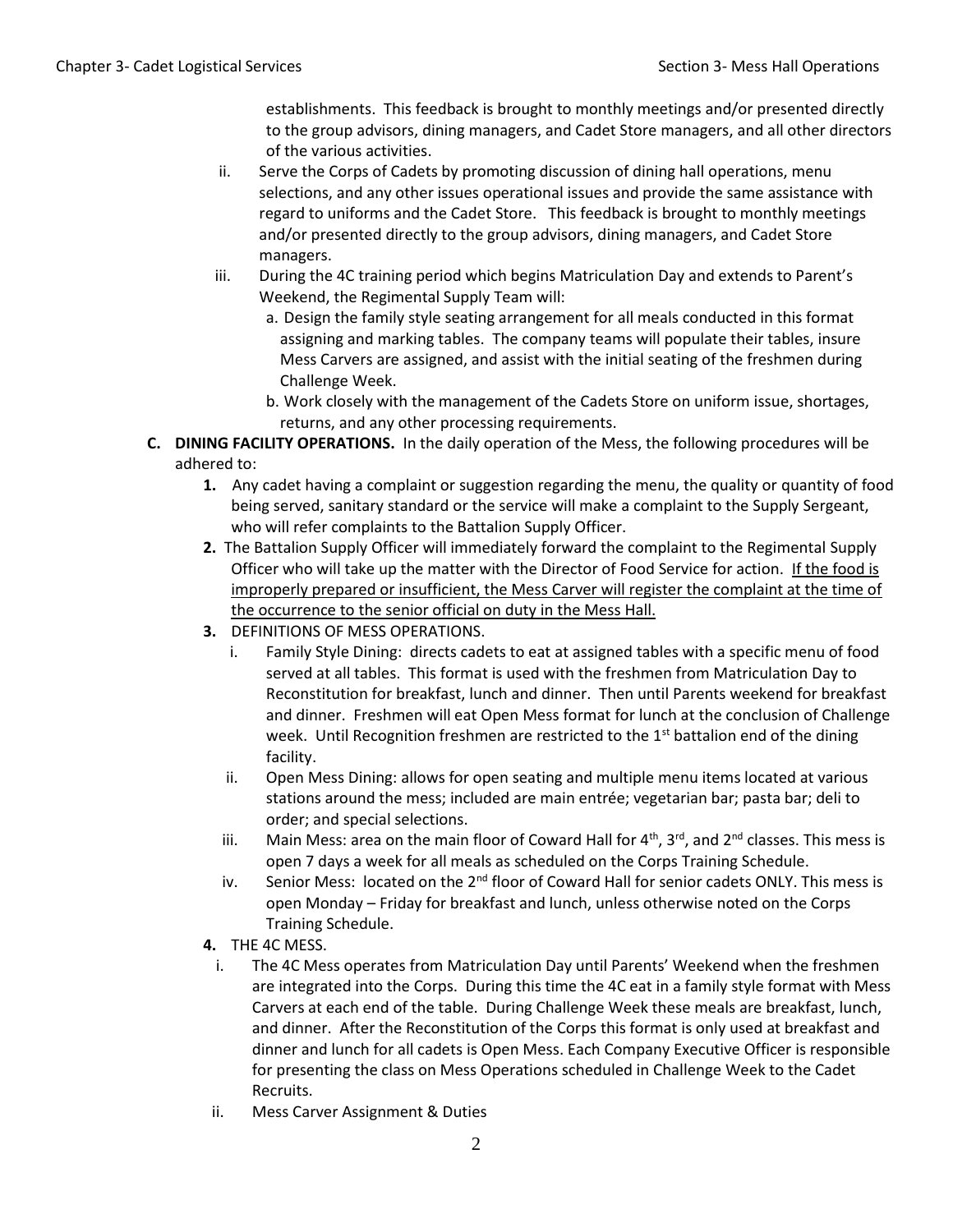- a. Only cadets who have attended the Mess Carver Certification Class and been certified by the respective TAC Officer/NCO serve as Mess Carvers.
- b. Mess Carvers must be a Cadet Officer or Junior Sword Bearer.
- c. Mess Carvers must adhere to the rules and regulations found in the Blue and White Books concerning Mess Hall Procedures.
- d. Mess Carvers are responsible for teaching the 4C how to prepare the mess and the expectations to include proper decorum, eating management, and knob knowledge, which only the Mess Carver can request.
- e. Mess Carvers do not serve themselves until after the freshmen.
- f. Mess Carvers do not get food from the Open Mess area and bring back to the table. Mess Carvers may get fruit or dessert for his/her table provided there are enough servings for everyone.
- g. Mess Carvers are responsible for insuring all freshmen at their table receive adequate food servings and are offered all condiments.
- **5.** EXPECTATIONS OF THE FRESHMAN MESS.
	- i. 4C enter the mess, remove their cover, and proceed rapidly to their assigned table placing their cover under their seat, and removing any outer garment and hanging it on the back of the chair. They will remain standing "at ease" until the command "Attention" is given by the senior officer. Upon the command "Rest" they will take their seats. NO BRACING AT ANY TIME IN THE DINING FACILITY.
	- ii. Food is served once "Rest" is called. The 4C then begin to prepare the table and pass the food until everyone is served, insuring there is enough for everyone.
	- iii. At "Second Rest" freshmen may depart the mess or stay and finish their meal. Mess Carvers may NOT demand all freshmen depart the table together. [due to the training timeline during Challenge Week all freshmen depart the mess at "Second Rest"]
	- iv. During the meal only the Mess Carver may request a freshmen to recite Knob Knowledge. Requirements for any other information to be brought to the mess are not allowed [ie news/sports items; jokes; social media].
- **6.** EXPECTATIONS OF ALL CADETS.
	- i. Good Conduct and manners at the table are the standard. Cadets being disrespectful are subject to discipline.
	- ii. Pick up all dishes, utensils and trash from your table and dispose of it at the specified drop points.
	- iii. Removing any other food [not including fruit] is forbidden by DHEC regulations. Do not bring personal containers into the mess. Do not remove condiments from the mess.
	- iv. The dining facility is off limits except during the hours of operation or when a cadet be on official business.
	- v. Visitors are NOT allowed in the Cadet Mess unless authorized by the Commandant. Only those authorized to eat in the mess are permitted.
	- vi. Cadets are authorized to wear their service specific uniforms to lunch or evening mess on Mondays and Thursdays prior to or following ROTC labs. The uniform must be complete, clean and in compliance with the cadet's service plan of the week.
	- vii.If outer wear is being worn by cadets [Field Jackets, All-weather Coat, Poncho, Fleece, Parka, gloves], those garments must be removed while in the mess and placed on the back of the chair. This must be done BEFORE moving to the food lines**.**
	- viii. Blazer uniforms are permitted provided the cadet is either leaving or returning from leave/special order.
	- ix. At NO TIME are PT's authorized in the mess unless specified on a medical slip from the College Physician or specified on the training schedule.